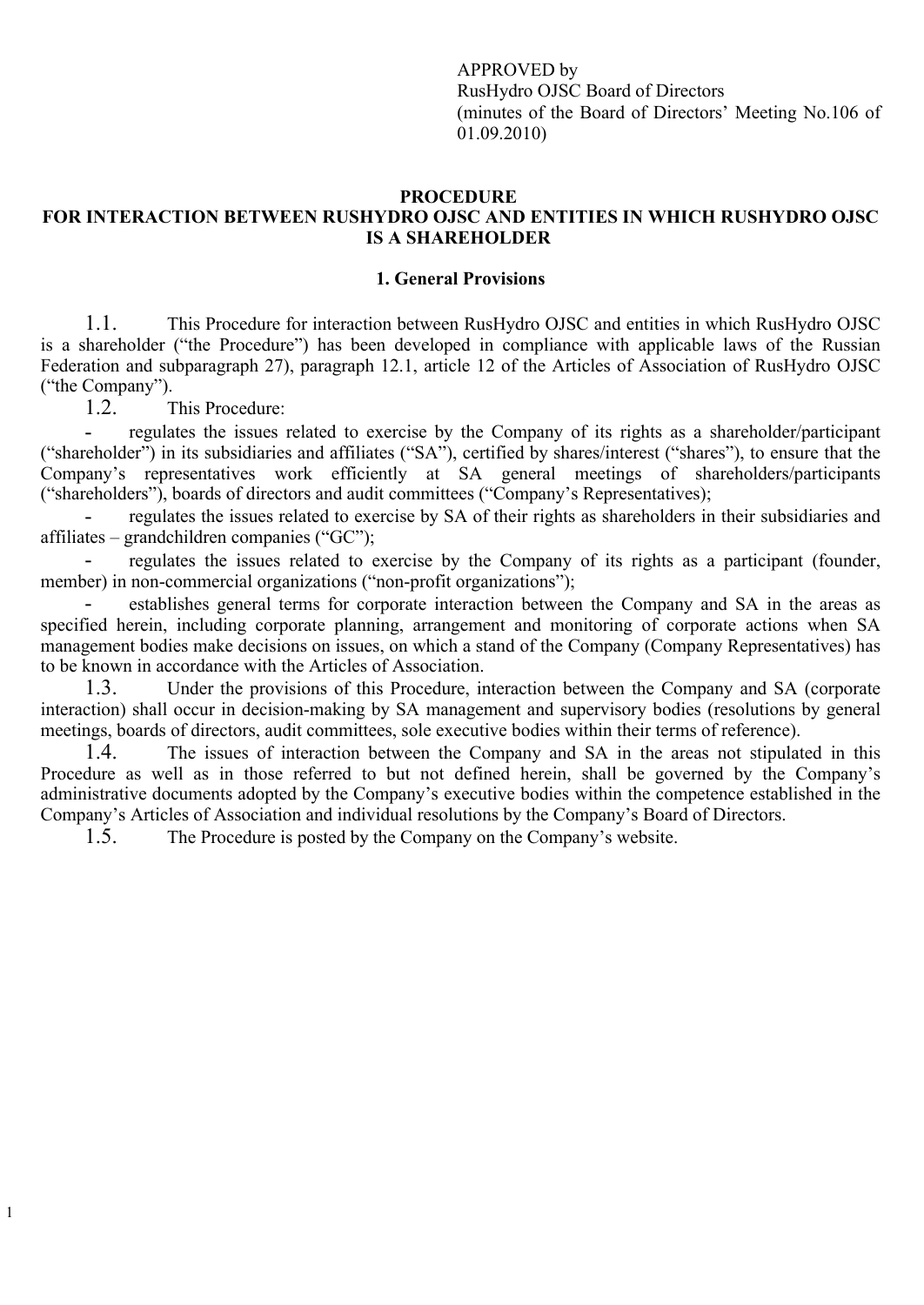# **2. Goals, objectives and areas of interaction between the Company and SA**

2.1. The Company's interaction with SA is aimed:

- to implement the Company's hydropower strategy;
- to ensure efficient use and centralized process management of hydropower facilities;
- to ensure sustainable economic development and increasing value of the Company and SA;
- to ensure that SA's business meets applicable Russian laws;
- to ensure protection of rights and law-protected interests of the Company's and SA's shareholders;

- to implement a single investment and capital mobilization strategy aimed at attaining systemwide hydropower development objectives;

- to enhance the Company's and SA's investment appeal by guaranteeing their corporate transparency, balance and predictability of the corporate policy as a whole;

- to harmonize relations between the Company's and SA's shareholders and officials and to avoid any conflicts therebetween and inside the above groups;

- to provide conditions for balanced development of relations between hydropower and other industries' entities;

- to enhance SA interaction efficiency across the entire range of activities.

2.2. The Company shall attain its goals through:

-corporate control exercised under this Procedure of SA's long-term and current business at SA's general meetings, boards of directors and audit committees and determining the Company's stand on critical decisions taken by SA's management bodies, in accordance with the Company's Articles of Association and this Procedure;

-corporate planning and providing coordinated joint production/process activities of the Company and SA;

-optimization of data flows between the Company and SA.

2.3. While interacting with SA, the Company shall seek to develop the basic corporate management principles with respect to SA, provided by the Corporate Code of Conduct recommended for application by Order of the Federal Securities Commission of Russia No.421/r of 04.04.02.

2.4 The Company shall provide for the SA transparency level to be enhanced in relationships between SA and shareholders, creditors, potential investors, professional securities market players, public authorities and other persons concerned by arranging development and approval of by-laws at SA. The Company shall also monitor SA for meeting the requirements of Russian laws as regards compulsory disclosure of information in the securities market by monitoring SA for disclosure of information and giving requisite clarifications.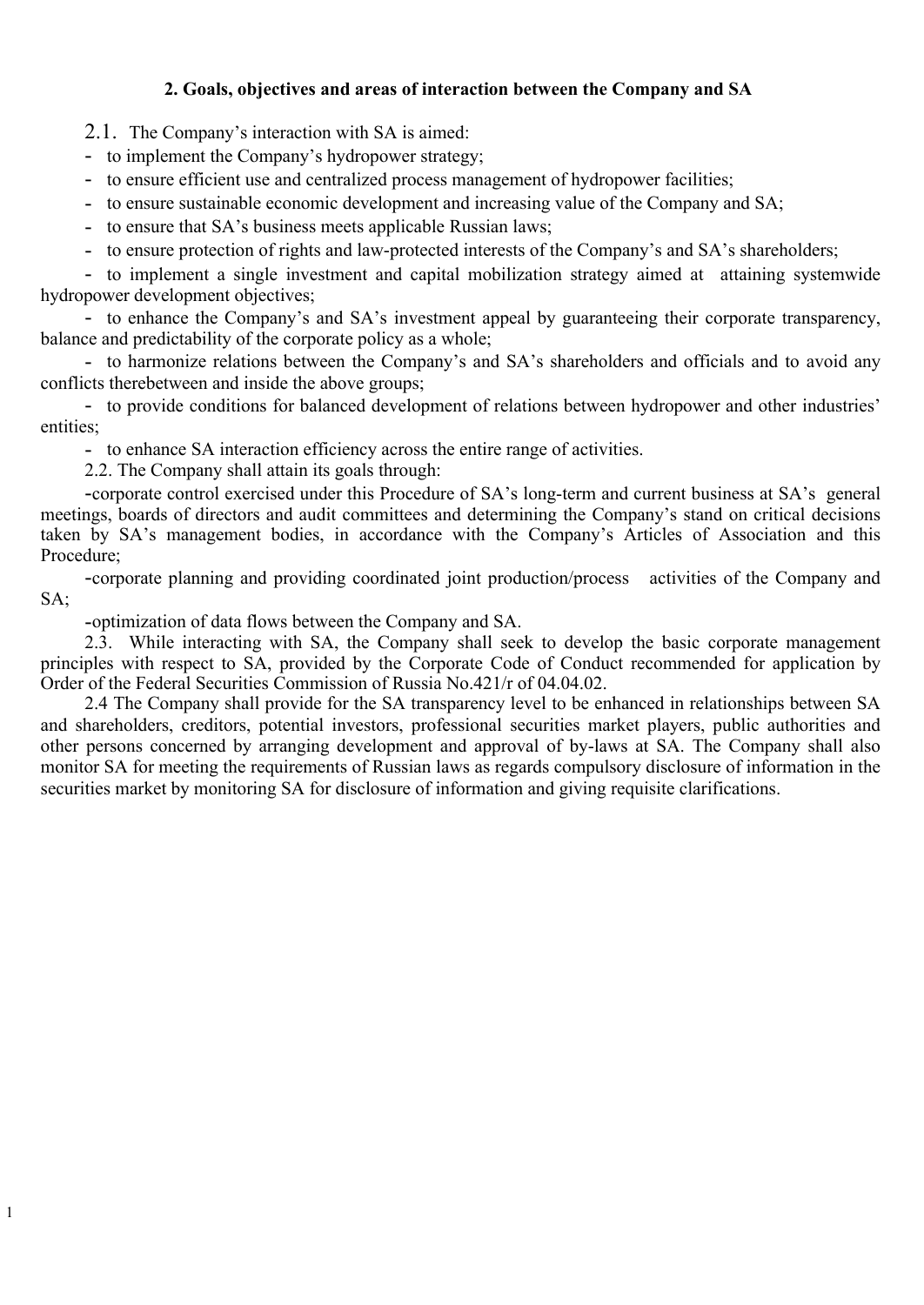2.5. The Company shall effect corporate interaction with SA through its representatives at SA's general meetings, boards of directors and supervisory bodies ("Company Representatives").

Corporate interaction with non-profit organizations, in which the Company is a shareholder, shall be effected through the Company Representatives in non-profit organizations' management bodies ("Company Representatives in a non-profit organization").

The rights and obligations of the Company Representatives are defined in Section 4 hereof.

2.6. The basic form of interaction between the Company and SA (including interaction between the Company and SA with respect to GC) shall be determination of the Company's (Company Representatives') stand on the following items on the agenda of SA's management bodies (including instructions for the Company Representatives to participate or not to participate in voting "for", "against" or "abstained" on agenda items).

2.7. The Company's (Company Representatives') stand on the following items on the agenda of SA's management bodies shall be determined by the Company Board of Directors:

а) SA restructuring or winding-up;

1

b) determining the number, par value and category (type) of SA's authorized shares and the rights granted thereby;

c) increasing SA's authorized capital by raising the par value of shares or by placement of additional shares;

d) placement of SA's securities convertible into common stock;

e) splitting/reverse splitting of SA's shares;

f) SA conducting transactions (including acquisition, alienation, pledging or other encumbrances by conducting one or more related transactions) with stocks and shares of SA's subsidiaries and affiliates involved in generation, transfer, dispatching, distribution and sales of electric and heat power, irrespective of the number of stocks (shares in the authorized capital) of such subsidiaries and affiliates;

g) approval of major transactions conducted by SA;

h) SA conducting transactions (including several related transactions) connected with alienation or possible alienation of SA's property comprising fixed assets, intangible assets and incomplete construction projects intended for generation, transfer, dispatching, distribution and sales of electric and heat power, of which the balance sheet value exceeds RUB100 million;

2.8. The Company's (Company Representatives') stand on the following items on the agenda of SA's management bodies shall be determined by the Company Management Board:

а) approval (adjustment) of SA's target KPI values and review of implementation reports;

b) SA's participation in other entities (joining an existing entity or setting up a new one); acquisition, alienation and encumbrance of stocks and shares in the authorized capital of the entities in which SA are shareholders; changing a share in an entity's authorized capital,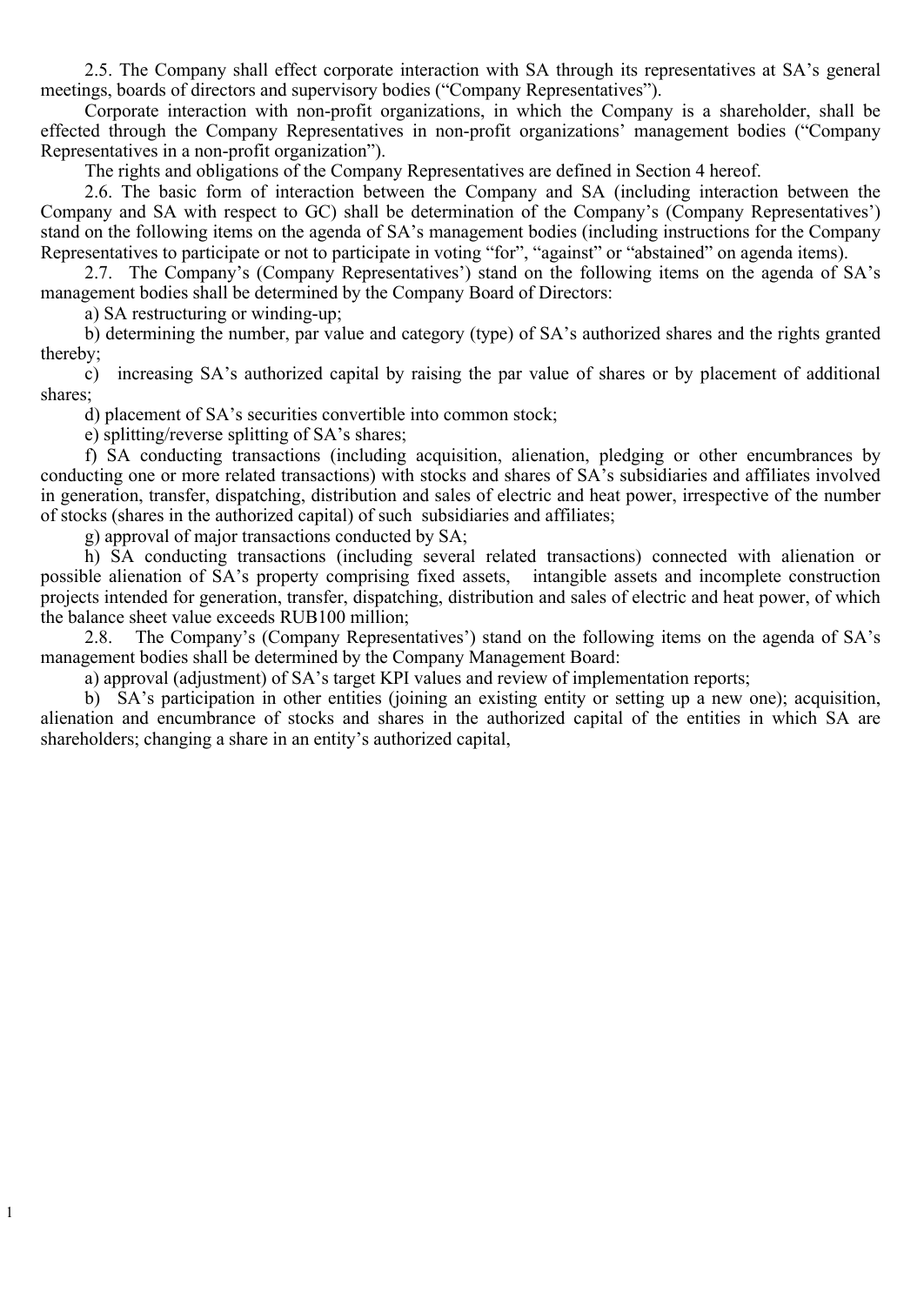except for the issues coming within the competence of the Board of Directors;

c) determining the stand of SA representatives on items on the agenda of management bodies of SA's subsidiaries and affiliates, concerning settlement (approval) of transactions (including a few related transactions) connected with alienation or possible alienation of SA's property comprising fixed assets, intangible assets and incomplete construction projects intended for generation, transfer, dispatching, distribution and sales of electric and heat power, of which the balance sheet value exceeds RUB15 million;

d) determining the stand of SA representatives on items on the agenda of management bodies of SA's subsidiaries and affiliates involved in generation, transfer, dispatching, distribution and sales of electric and heat power; restructuring, winding-up and increasing SA's authorized capital by raising the par value of shares or by additional share placement; placement of securities convertible into common stock.

2.9. The Company Board of Directors may determine a procedure for the Company Board of Directors and executive bodies to exercise their powers in closing transactions and making decisions on the issues as referred to in this Section.

## **3. Procedure for determining the Company's (Company Representative's) stand on items on the agenda of SA's general meetings of shareholders and boards of directors meetings**

3.1. Preparation, coordination and submission for review to the Company Board of Directors and the Company Management Board of draft resolutions on determining the Company's (Company Representative's) stand on items on the agenda of SA's general meetings of shareholders and boards of directors meetings shall be carried out pursuant to the Company's by-laws regulating the work of the Company Board of Directors and Management Board, individual resolutions passed thereby, this Procedure and administrative documents of the Company.

3.2. The Company Representative may not vote on an item on the agenda of SA's boards of directors meeting and general meeting of shareholders, provided for in par.2.7 and 2.8 hereof, the stand on which has not been determined by the Company Board of Directors/Management Board.

3.3. If a resolution, which may be passed by SA's general meeting of shareholders and/or board of directors before a meeting of the Company Board of Directors or Management Board determines the Company's stand, poses a real threat to the Company's rights and law-protected interests, the Company Representative in SA board of directors (Company Representative at SA's general meeting of shareholders) shall use every effort to prevent SA's management bodies from passing such resolution.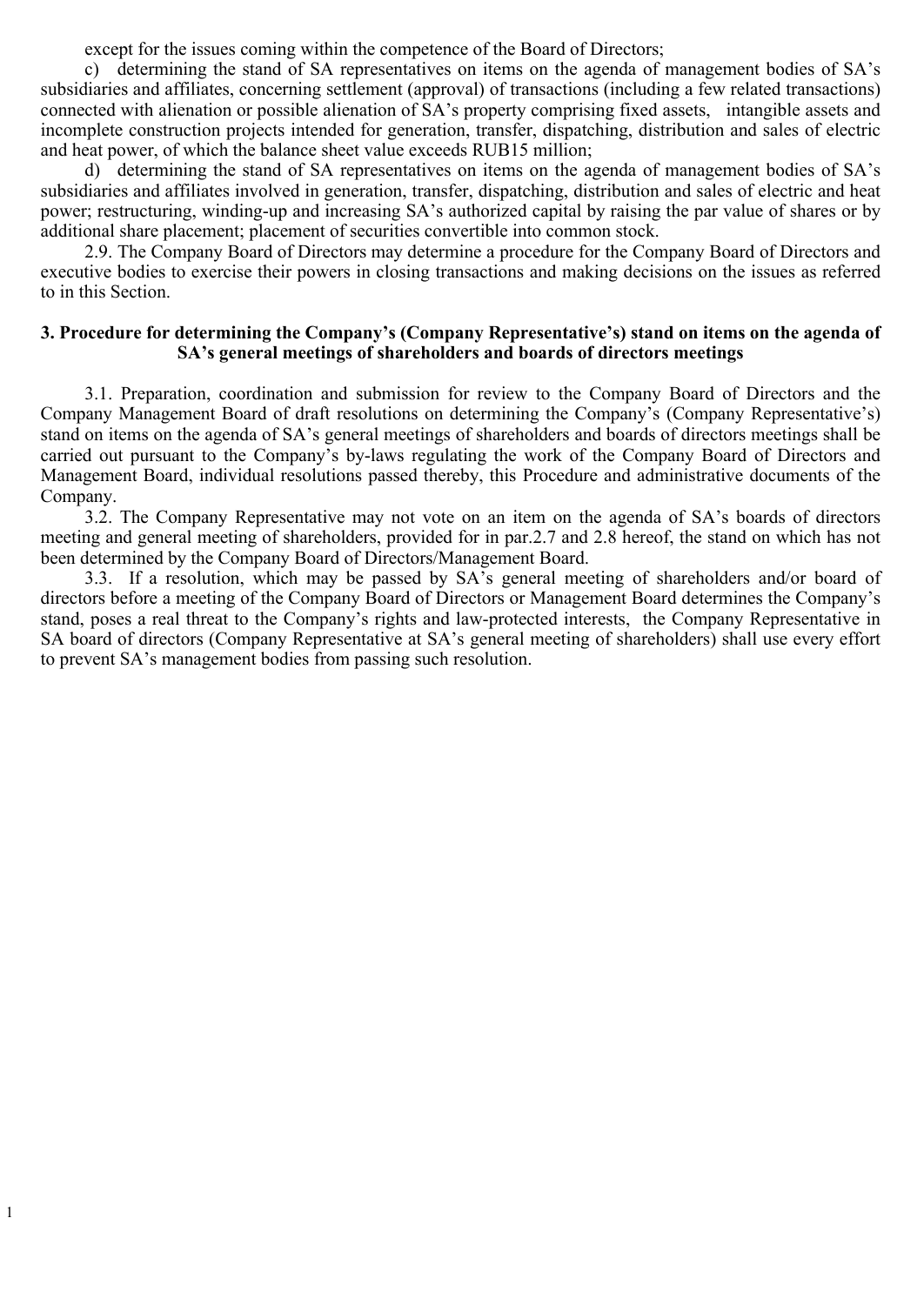## **4. Support of Company Representatives' work**

4.1. Representatives' work shall be managed and supervised by an authorized division of the Company.

4.2. To ensure corporate management of SA by Company Representatives (except for representatives of public and municipal authorities and independent directors), instructions in the form of a written Order shall be given for voting on all issues considered by SA's general meetings of shareholders and board of directors meeting**s** ("Voting Order").

4.3. The Voting Order format, preparation and signing procedure shall be established in the Company's administrative documents.

The Voting Order shall not be disclosed to third parties and shown to SA's management and supervisory bodies.

4.4. If a Company Representative acts in a way conflicting with the Company's interests (including failure to vote in accordance with the Voting Order), the Company may initiate a procedure for replacement of such Representative by terminating the powers of SA's boards of directors and electing new members thereto.

A Company Representative's actions contradictory to the Voting Order, resulting in damage to SA may be a reason for the Company (as SA's shareholder) to initiate a procedure for bringing the Company Representative to responsibility under applicable laws of the Russian Federation.

## **4.5. Company Representative at SA's general meetings of shareholders**

4.5.1.The Company Representative at SA's general meetings of shareholders ("Representative at the Meeting"), except when the Company Management Board assumes the functions of SA's general meetings of shareholders, shall be an individual (having or not having an employment relationship with the Company) who is authorized to represent the Company at SA's general meetings of shareholders under a power of attorney.

The term of powers of the Representative at the Meeting shall be specified in a power of attorney issued by the Company.

4.5.2.The Representative at the Meeting shall be chosen by the Chairman of the Company Management Board in accordance with the Company's administrative documents.

4.5.3.The Representative at the Meeting shall have the following primary functions (responsibilities):

-voting at a general meeting of shareholders on behalf of the Company, subject to the Voting Order;

-participation in SA's general meetings of shareholders;

1

-duly obtaining of a power of attorney for representing the Company at SA's general meetings of shareholders and of the Voting Order;

-in the case of an SA's general meeting in absentia – completion of voting bulletins in accordance with the Voting Order and their duly submission to SA;

-submission of a report on the course and outcomes of an SA's general meeting to the authorized division, as prescribed by the Company's administrative documents;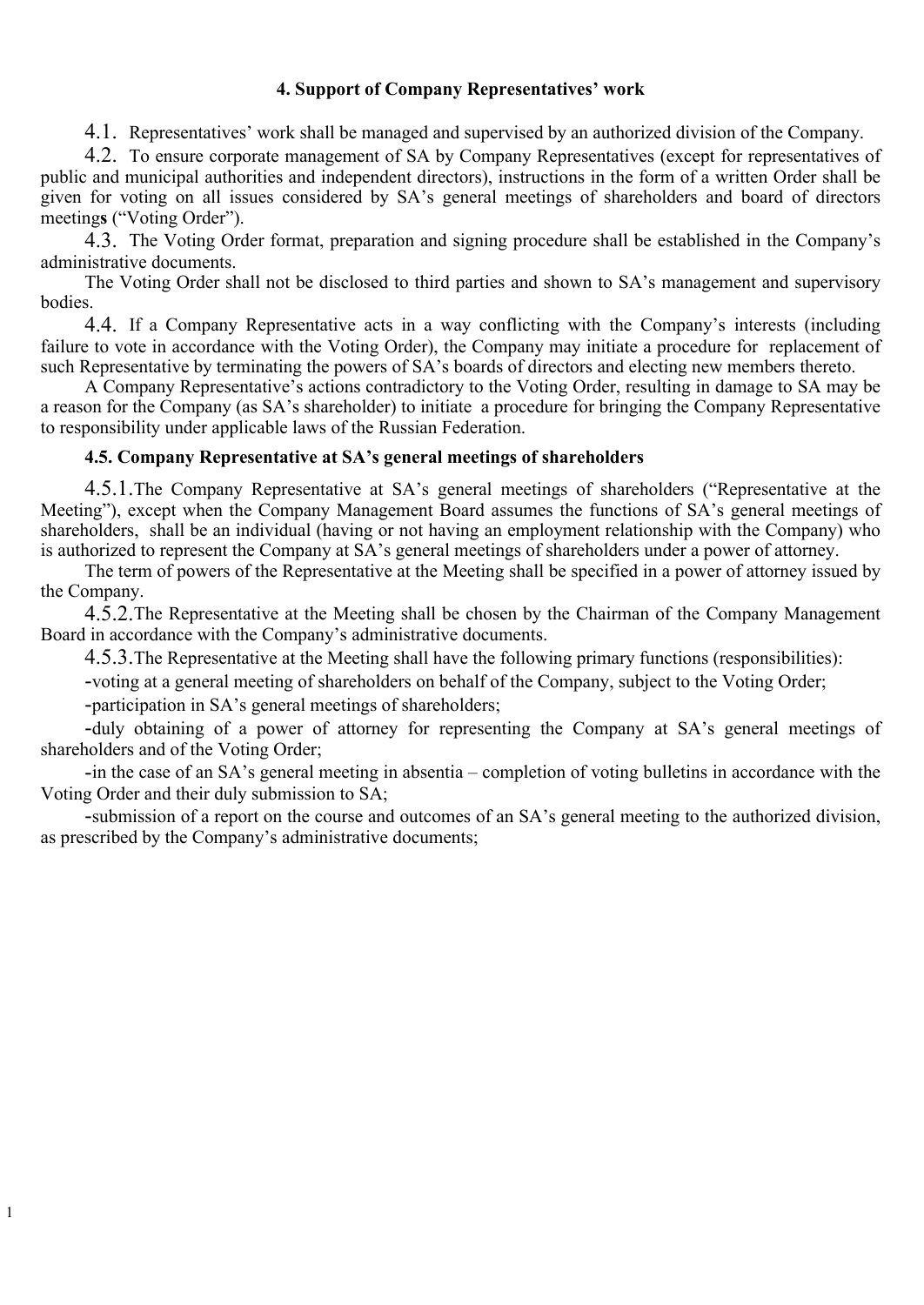-submission to the authorized division of a copy of the minutes (and/or a copy of the general meeting's voting deed) and other documents and materials of an SA's general meeting within 7 days of the date on which the general meeting was adjourned;

-reporting the failures to meet SA's general meeting procedures established by applicable Russian laws, SA's Articles of Association and by-laws, to the authorized division;

-notify the authorized division in advance about attendance of a SA's general meeting being impossible;

-fulfillment of other responsibilities and instructions specified in the Company's by-laws.

## **4.6. Company Representative in SA Board of Directors**

4.6.1.The Company Representative in SA Board of Directors ("Representative in the Board) shall be an individual (having or not having an employment relationship with the Company) who has been:

-nominated by the Company as a candidate for SA Board of Directors, for whom the Company has voted at SA's general meeting of shareholders and who has been elected as a member to SA Board of Directors by the shareholders' vote at SA's general meeting;

-nominated by other shareholders (but has agreed to function as the Company Representative), for whom the Company has voted at SA's general meeting of shareholders and who has been elected as a member to SA Board of Directors by the shareholders' vote at SA's general meeting;

-elected to SA Board of Directors by other shareholders, but has agreed to function as the Company Representative.

4.6.2.The term of powers of the Representative in the Board shall depend on that of SA Board of Directors.

The powers of the Representative in the Board shall be terminated from the time the annual general meeting of shareholders elects new members to the board of directors. In the event of early termination of powers of the current board of directors by an extraordinary general meeting the powers of the Representative in the Board shall be terminated from the time the general meeting passes a resolution of termination.

4.6.3.Candidates for Representatives in SA boards of directors shall be nominated by the Company Management Board.

Candidates for Representatives in SA boards of directors shall be nominated for election by SA general meetings under applicable Russian laws.

Before the Company Management Board members are elected to SA management bodies the overlapping of their positions in the Company and SA management bodies shall be approved by the Company Board of Directors.

4.6.4. To meet the recommendations in the area of corporate management (conduct), the following individuals shall be included in panels of candidates for SA boards of directors:

- independent directors;

1

- corporate unit's personnel;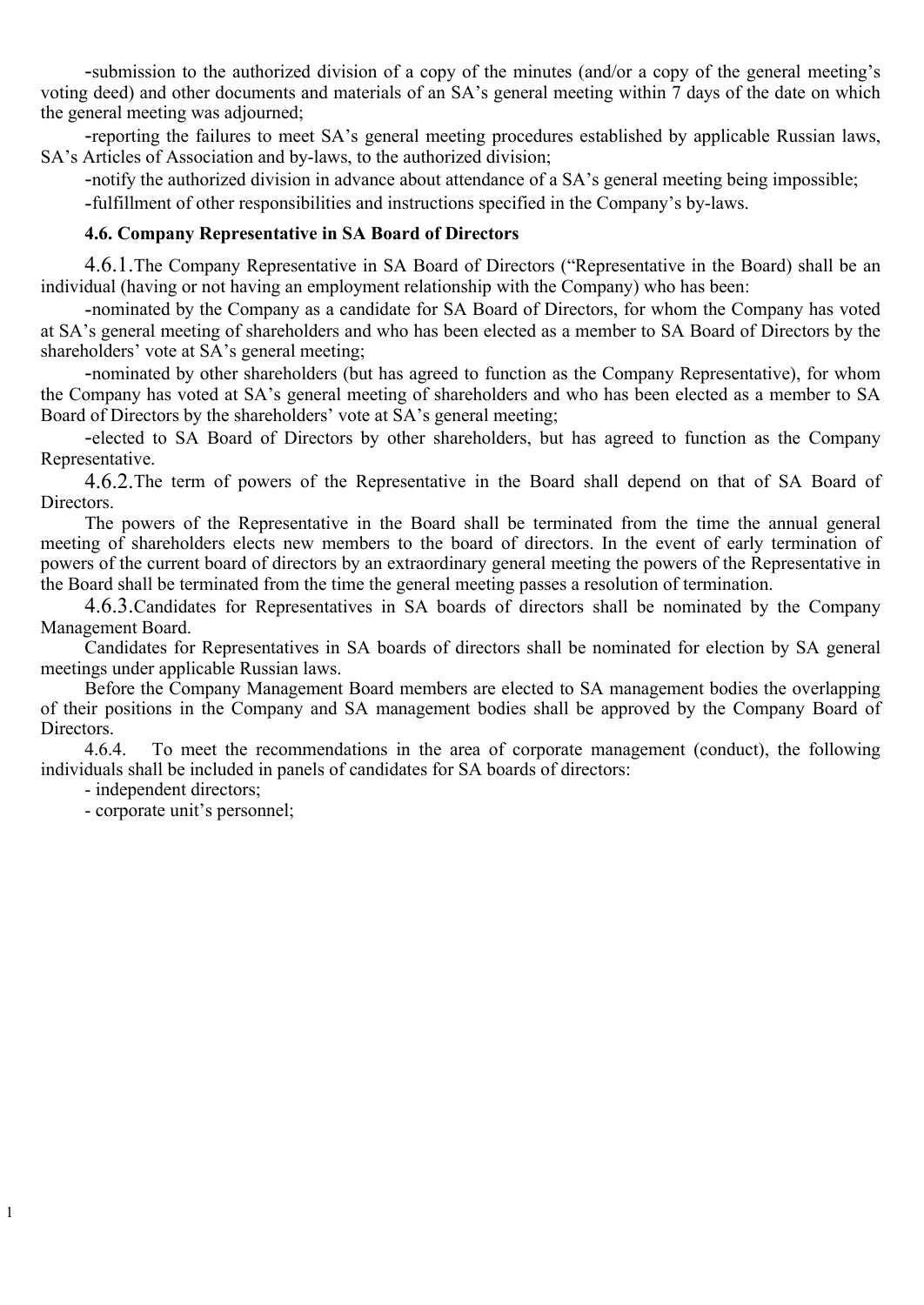- employees of the Company's other units in order to form an SA board of directors providing a balance of professional skills.

On extraordinary occasions it is possible to include representatives of public and municipal authorities and SA management in panels of candidates for SA boards of directors, upon approval thereby.

4.6.5. Representatives in the Board shall:

-promptly obtain Voting Orders;

-participate in SA board of directors meetings, vote on the meeting agenda items according to the Voting Order;

-report failures to meet board of directors meeting procedures established by applicable laws, SA's Articles of Association and by-laws, to the authorized division;

-receive oral voting recommendations from the authorized division in case the agenda of a board of directors meeting includes unstipulated items and if a physical SA board of directors' meeting brings up other items (including points of order), for which no Voting Orders have been prepared by the Company;

-complete voting bulletins (questionnaires) in accordance with Voting Orders and duly furnish them to SA in the case of SA board of directors polling meeting;

-monitor performance of resolutions passed by SA board of directors;

-duly submit reports on his work to the authorized division;

-function as the Chairman at SA's general meeting of shareholders, pursuant to the provisions of SA's local regulatory documents, if the Chairman of SA board of directors is not available for the meeting;

-perform other functions established by SA's administrative documents.

4.6.6. The Chairman of SA board of directors shall be the Representative in the Board, who has been nominated by the Company Management Board for the position of the Chairman of SA board of directors and who has been elected Chairman thereof through a vote.

4.6.7. The Chairman of the board of directors, who is the Company Representative, shall:

-provide the Company with information (materials and documents) concerning the items on the agenda of a meeting of SA board of directors, in accordance with the Company's administrative documents;

-initiate scheduled and extraordinary meetings of SA board of directors (for improved elaboration of materials submitted for review to SA board of directors; the priority form of SA board of directors' meeting is a collective meeting) and make proposals to the agenda of an SA board of directors' meeting, in accordance with Voting Orders;

-sign and submit to the authorized division the minutes of a meeting of SA board of directors and other documents and materials of the meeting within 3 business days of their receipt;

-function as the Chairman at SA's general meeting of shareholders;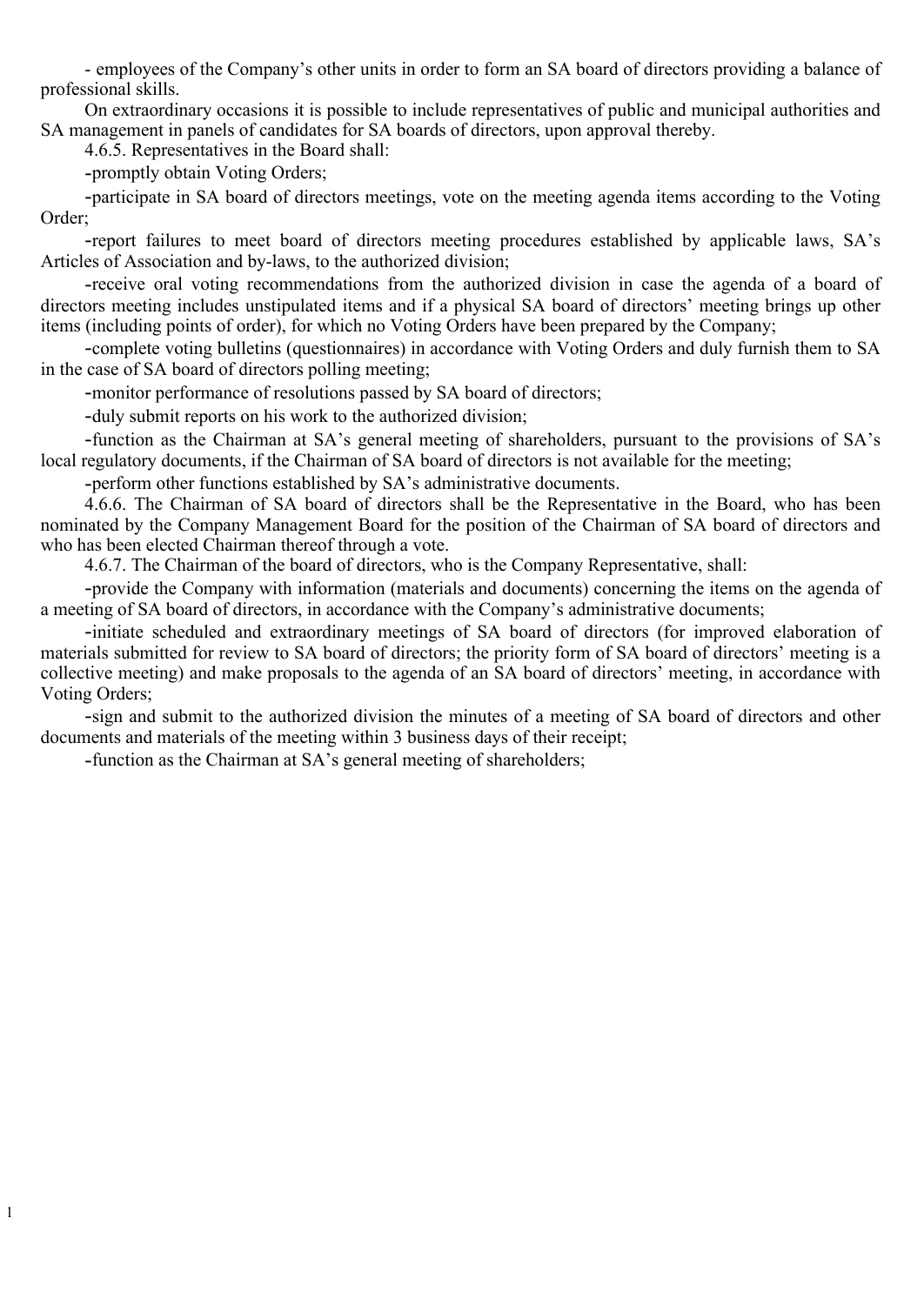-perform other functions established by the Regulations on the calling and holding of SA board of directors' meetings and the Company's administrative documents.

4.6.8. This Procedure shall apply to companies, in which the Company has no stocks (shares) but whose management bodies include employees of RusHydro OJSC elected thereto with assistance of RusHydro OJSC.

## **4.7.Company Representative in SA Audit Committee**

4.7.1.The Company Representative in SA Audit Committee **(**Representative in the Committee) shall be an individual (having or not having an employment relationship with the Company) who has been:

- nominated by the Company as a candidate for SA Audit Committee, for whom the Company has voted at SA's general meeting of shareholders and who has been elected as a member to SA Audit Committee by the shareholders' vote at SA's general meeting;

- nominated by other shareholders (but has agreed to function as the Company Representative), for whom the Company has voted at SA's general meeting of shareholders and who has been elected as a member to SA Audit Committee by the shareholders' vote at SA's general meeting;

- elected to SA Audit Committee by other shareholders, but has agreed to function as the Company Representative.

4.7.2.The term of powers of the Representative in the Committee shall depend on that of SA Audit Committee.

The powers of the Representative in the Committee shall terminate from the time the annual general meeting of shareholders elects new members to the Audit Committee. In the event of early termination of powers of the current Audit Committee by an extraordinary general meeting the powers of the Representative in the Committee shall be terminated from the time the general meeting passes a resolution of termination.

4.7.3.Candidates for Representatives in SA Audit Committees shall be nominated by the Company Management Board.

Candidates for Representatives in Committees shall be nominated for election by SA general meetings under SA's Articles of Association and applicable Russian laws.

4.7.4.Representative in the Committee shall:

1

-furnish the Company with information (materials and documents) concerning the items on the agenda of SA Audit Committee's meeting, according to the Company's administrative documents;

-attend SA Audit Committee's meetings and vote on agenda items;

-report failures to meet Audit Committee's meeting procedures established by applicable laws, SA's Articles of Association and by-laws, to the authorized division;

-initiate scheduled and/or extraordinary meetings of SA Audit Committee and make proposals to the agenda of SA Audit Committee's meeting on the instructions of the authorized division (if the Representative in the Committee is the Chairman of SA Audit Committee );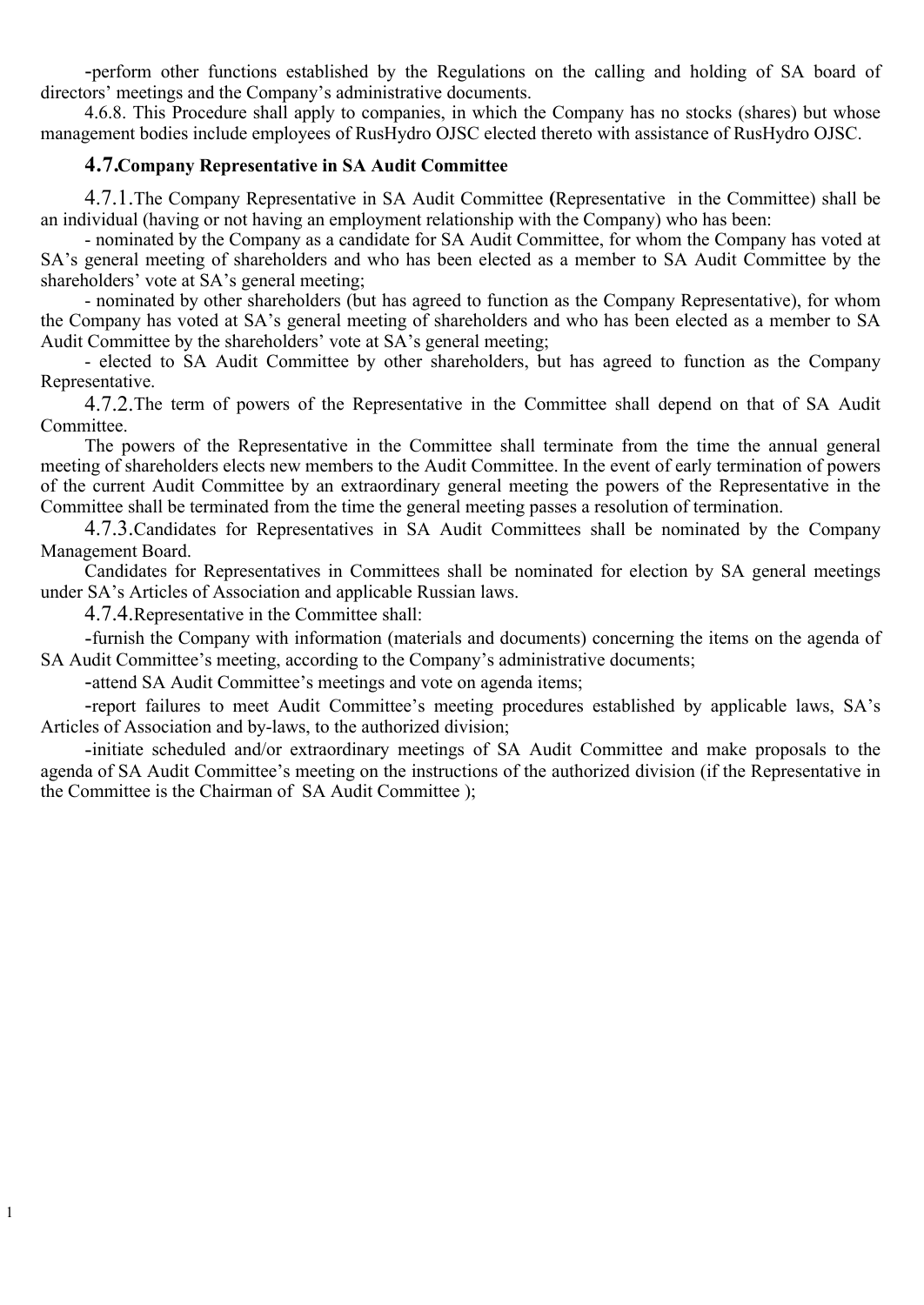-initiate audits of SA's financial and economic activities upon approval of the authorized division;

-submit to the authorized division certificates of scheduled and extraordinary audits (inspections, investigations) conducted by SA Audit Committee, within 3 business days of their receipt;

-duly submit performance reports to the authorized division;

1

-perform other functions established by the Company's administrative documents.

## **5. Company Representatives in non-profit organizations, in which the Company is a shareholder**

5.1. The Company Representative in a non-profit organization shall be an individual elected to the management bodies thereof and contemplated in the Company's administrative documents as a person responsible for representing the Company in the non-profit organization.

Candidates for Company Representatives in the management bodies of non-profit organizations shall be nominated by the Company Management Board.

5.2. Before the Company Management Board members are elected to the management bodies of a non-profit organization the overlapping of their positions in the Company and the management bodies of the non-profit organization shall be approved by the Company Board of Directors.

5.3. Company Representatives in a non-profit organization, referred to in par.5.1 hereof, shall:

- form the Company's stand on issues considered by the management bodies of a non-profit organization, based on opinions provided by the Company's divisions, in accordance with the Company's administrative documents;

- participate in the work of the management bodies of a non-profit organization, vote or otherwise express the Company's stand on issues considered by the non-profit organization's management bodies;

- perform other functions provided by laws, Company's administrative documents and non-profit organization's by-laws.

### **6. Final provisions**

6.1. Company Representatives and Company Representatives in non-profit organizations shall bear responsibility under the Company's administrative documents for failure to perform the obligations stipulated by this Procedure and other by-laws of the Company.

6.2. This Procedure shall take effect from the date of its approval by the Company's Board of Directors.

From the above date the Company's by-laws (except for those approved by the Company's General Meeting of Shareholders) inconsistent with or contradictory to this Procedure shall become null and void and shall not be applied.

6.3. If one or more clauses (paragraphs or provisions) of this Procedure become ineffective (invalid) as a result of modified Russian laws or Company's Articles of Association,